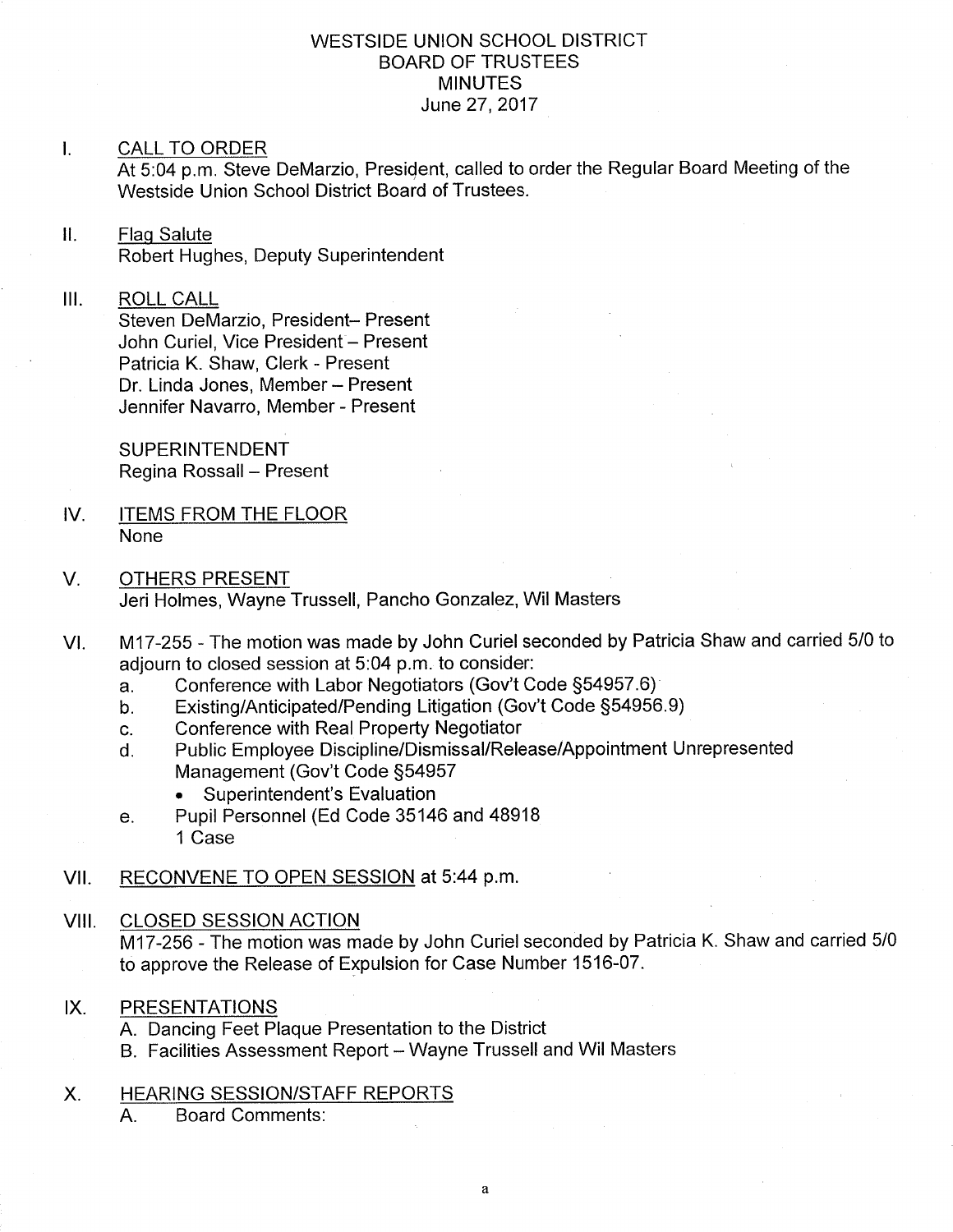### Minutes Regular Board Meeting June 27, 2017

Jennifer Navarro - Thank you, Wayne and Wil, for your facilities presentation this evening. lt was very educational.

Linda Jones  $-1$  am excited about these new facility programs and all the work you have done in developing them. I hope you have an enjoyable summer and find some time to relax.

### Patricia K. Shaw - Ditto

John Curiel - Thank you, Wayne and Wil, for all your hard work, I appreciate what I saw this evening. Congratulations on your promotion Wil. Enjoy your summer.

Steve DeMarzio - Since I came on board <sup>12</sup> years ago, technology has come a long way. We, as a district, have made great strides in developing programs and using practical applications of technology. Long time Eastside Union School District Board Trustee, Martha Johnson, passed away recently. She was a very active member in the Antelope Valley community and was the treasurer of the Antelope Valley School Boards Association. She will be missed.

- 1. Assistant Superintendent Administrative Services Shawn Cabey
	- a. I would like to thank the facilities team for doing an outstanding job. They have <sup>a</sup>wide view and are adept at solving programs. b. I would like to thank Lisa Jehlicka for her work on the budget and also helping
	- with several other projects we have been working on.
- 2. Assistant Superintendent Educational Services Marguerite Johnson
	- a. We completed two weeks of enrichment summer school a total of 650 students attended. The teachers did a fabulous job; they had the opportunity to teach project based learning. Transportation worked with us on transporting students to Del Sur, Esperanza and Valley View for this program. I would also like to thank the support staff who worked these two weeks. We did a survey on the program with both parents and students who attended.

b. Jeri, thank you for getting all the items on the PO list for this evening's meeting.

- 3. Deputy Superintendent Robert Hughes
- a. We are still working on hiring staff for the start of school. We have hired five management positions, 30 classified and we currently need 12 additional teachers. The applicant pool is very shallow and starting to dry up quickly.<br>4. Superintendent – Regina Rossall
- 

Mrs. Rossall reviewed the following items with the Trustees:

- 
- a. Sara Veronica, Master's Degree summer class Research Study Survey<br>b. We are busy during this summer with hiring, ESY, and facilities to name a few. I would like to thank cabinet for all the work they have done.
- c. Great development from our M & O staff.
- d. Jeri Holmes and Lisa Jehlicka are always helping us out, thank you.
- e. Some of us are driving down to San Diego on Wednesday to the AVID conference. We will be meeting our staff who for dinner Wednesday evening.

#### XI PERSONAL APPEARANCES

- 
- A. Westside Union Teachers Association Representative Bob Dunham, President<br>B. California School Employee Association Representative Jeri Holmes, President<br>C. Parent Teachers Association Representative<br>D. WAVE Represen
- 
- 
- Xll. ITEMS FROM THE FLOOR Continued

None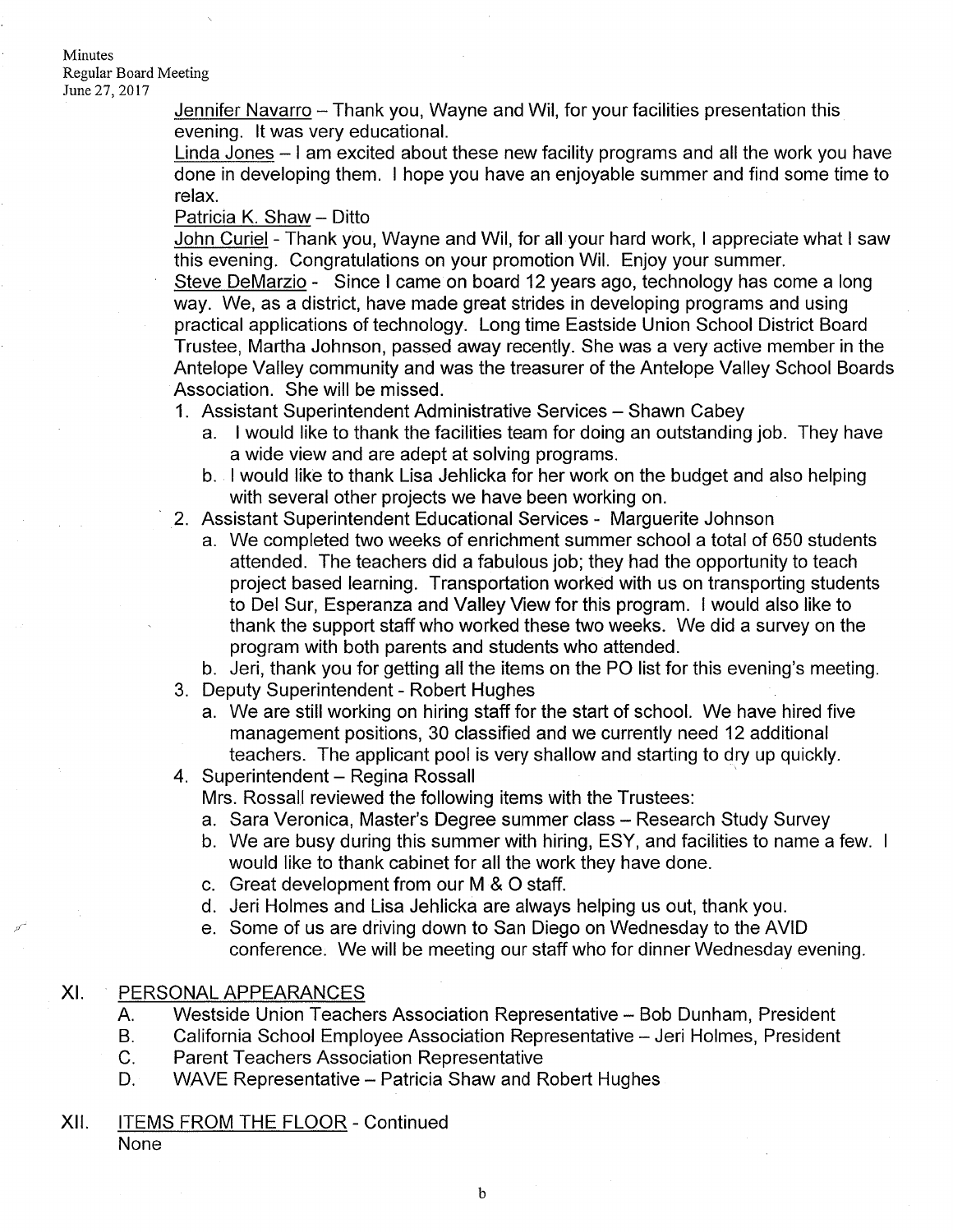# XIII. PUBLIC HEARING

1. <sup>A</sup>hearing to receive public input on the Budget Adoption 2017-18 Above Reserves opened at 6:35 p.m. and closed at 6:38 p.m.

### XIV

- 
- BUSINESS SESSION<br>A. Organizational/Governance<br>1. M17-257 Item 1. Approval of the revised agenda of the Regular Board Meeting of June 27,2017, as submitted. The motion was made by Patricia K. Shaw seconded by
- Jennifer Navarro and carried 4/0. (John Curiel stepped out)<br>2. 117-258 Items 2a 2g. The motion was made by John Curiel seconded by Patricia<br>1. K. Shaw and carried 5/0 to approve the consent agenda.
	- 2a Minutes of the Special Meeting on June 9, 2017, and June 20, 2017, and the
	-
	-
	-
	-
	-
	-
- Workshop on June 17, 2017<br>
2b Fundraising Authorizations<br>
2c Personnel Report<br>
2d Purchase Orders Revised<br>
2e Consultant/Contract Agreement Schedule Revised<br>
2f Conference/Workshop Schedule<br>
2g Survey<br>
3. M17-259 Ite Shaw and carried 5/0 to approve the second and final reading of the revised Exhibit 5132, Gregg Anderson Uniform Policy.
- 4. Gregg Andr 260 Item 4. The motion was made by John Curiel seconded by Patricia K. Shaw and carried 5/0 to approve the Contract Amendments. The Board is considering the contract amendments for the Superintendent, Deputy Superintendent, Assistant Superintendent Educational Services and Assistant Superintendent Administrative Services which include:
	- . Annual move on the salary schedule
	- . Receiving the same raise as other Westside employees approved on June 6,2017
	- . Extension of their contract for an additional year
- (Approved after closed session)<br>5. **INT-261- ltem 5.** The motion was made by John Curiel seconded by Patricia K. Shaw<br>3. and carried 5/0 to approve the 2017-18 Board Goals and Expectations.
- 6. M17-262 Item 6. The motion was made by Patricia K. Shaw seconded by John Curiel
- and carried 5/0 to approve the Board's Self Evaluation.<br>7. **M17-263 Item 7. The motion was made by Patricia K. Shaw seconded by Jennifer** Navarro and carried 5/0 to approve the 2017-18 Board Agenda Calendar.<br>8. ltem 8. Discussion Item
	- - Board Governance

# XV. EDUCATIONAL SERVICES

Ι

- 9. M17-264 Item 9. The motion was made by John Curiel seconded by Patricia K. Shaw and carried 5/0 to approve the Consolidated Application Reporting System Spring Data Collection.
- M17-265 Item 10. The motion was made by John Curiel seconded by Patricia K. Shaw and carried 5/0 to approve the Memorandum of Understanding 17-20, between Westside Union School District and Masada Homes for Mental Health Services. 10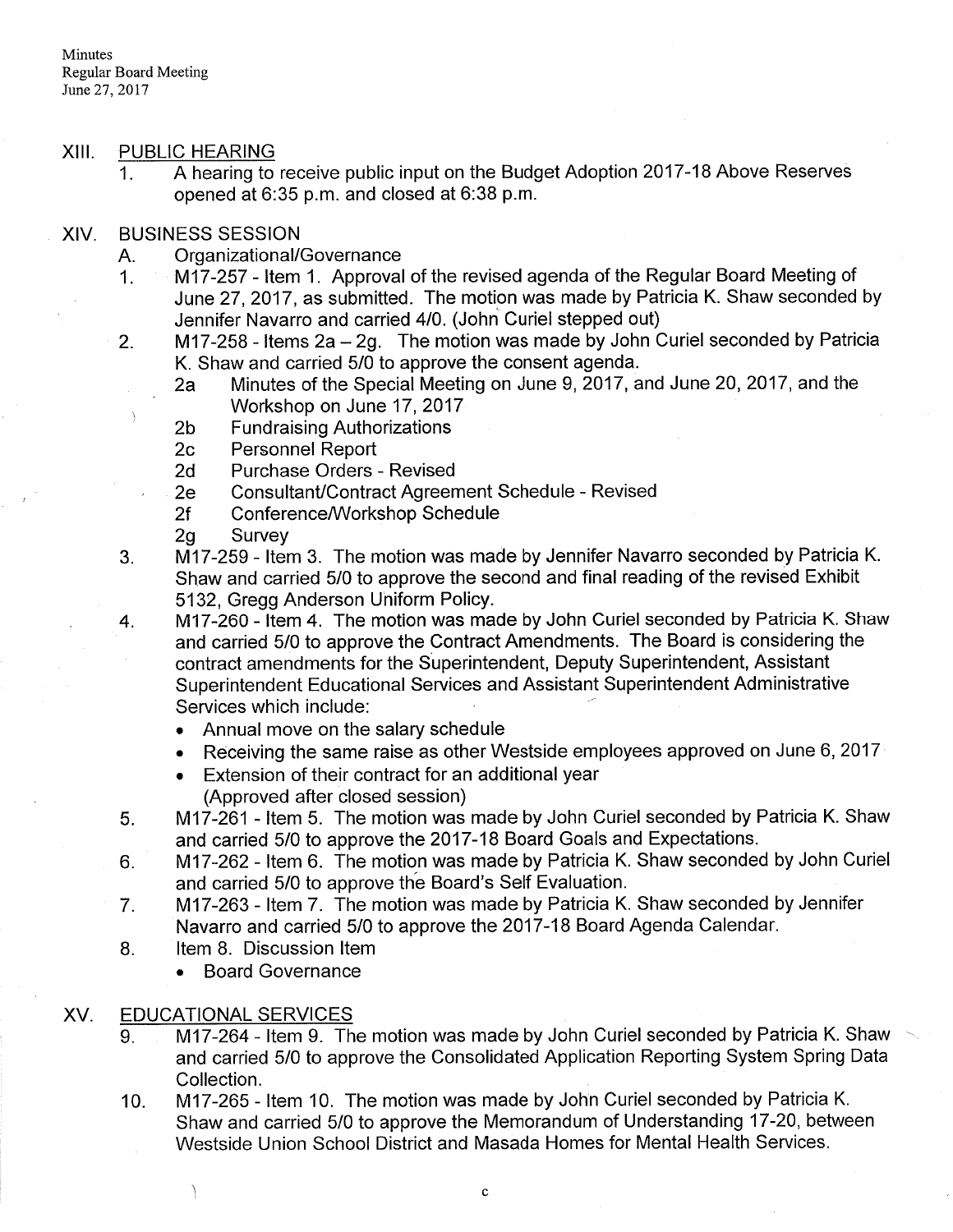# Minutes Regular Board Meeting

- 
- June 27, 2017<br>11. **M17-266 Item 11. The motion was made by Patricia K. Shaw seconded by Jennifer** Navarro and carried 5/0 to approve Cottonwood Elementary's Site Plan.<br>12. M17-267 - Item 12. The motion was made by Patricia K. Shaw seconded by Linda
	- Jones and carried 5/0 to approve the Local Control Funding Formula Budget and Local
	- Control and Accountability Plan (LCAP).<br>13. **M17-268 Item 13. The motion was made by Patricia K. Shaw seconded by Jennifer** Navarro and carried 5/0 to approve first reading of the revised Board Policy, Administrative Regulation and Exhibit:
		- . Exhibit 5123, Promotion/Acceleration/Retention
		- . BP/AR 5141.52, Suicide Prevention

### XVI. PERSONNEL

14. M17-269 - Item 14. The motion was made by Patricia K. Shaw seconded by John Curiel and carried 5/0 to approve the Memorandum of Understanding 17-21, between Westside Union School District and Westside Union Teachers Association (WUTA): Article 30, lnstructional Leader Positions

### XVII. BUSINESS

- <sup>15</sup> M17-270 ltem 15. The motion was made by Patricia K. Shaw seconded by Linda Jones and carried 5/0 to approve the Award of Bid for Del Sur School Exterior Paint to Prime Painting Contractors, lnc.
- M17-271 Item 17. The motion was made by Patricia K. Shaw seconded by John Curiel and carried 5/0 to approve to Extend the Special Education Transportation Agreement with Murray's Transportation for the 2017-18 School Year. 16
- M17-272 Item 17. The motion was made by Patricia K. Shaw seconded by Linda Jones and carried 5/0 to approve the Authorization to Make Appropriation Transfers. 17
- Item 18. 2017 Facilities Assessment Report 18
- M17-273 Item 19. The motion was made by Patricia K. Shaw seconded by Jennifer Navarro and carried 5/0 to approve Resolution 17-103, Temporary Extraordinary Approval Authorization. 19
- M17- 274- Item 20. The motion was made by Patricia K. Shaw seconded by Linda Jones and carried 5/0 to approve the Cottonwood Modernization Change Orders Numbers 1 and 2 to Monet Construction. 20
- M17-275 Item 21. The motion was made by John Curiel seconded by Patricia K. Shaw and carried 5/0 to approve Resolutions 17-104,17-105,17-106, and 17-107 of The Westside Union School District Board of Trustees, Acting as The Legislative Body of the Westside Union School District Community Facilities District (CFD) Nos. 2005-1, 2005-2, 2005-3, and 2007-1 Improvement Areas ("IA") Authorizing The Levy of Special Taxes for Fiscal Year 2017-2018. 21.
- M17-276 Item 22. The motion was made by John Curiel seconded by Patricia K. 22 Shaw and carried 5/0 to approve Resolution 17-108, Budget Adoption 2017-18 Above Ĵ. Reserves.
- M17-277 Item 23. The motion was made by Linda Jones seconded by Jennifer Navarro and carried 5/0 to approve Resolution 17-109, Temporary lnterfund Transfers of Special or Restricted Fund Moneys for 2017-18. 23
- M17-278 ltem 24. The motion was made by Jennifer Navarro seconded by Patricia K. Shaw and carried 5/0 to approve Resolution 17-110, Education Protection Account (EPA). 24